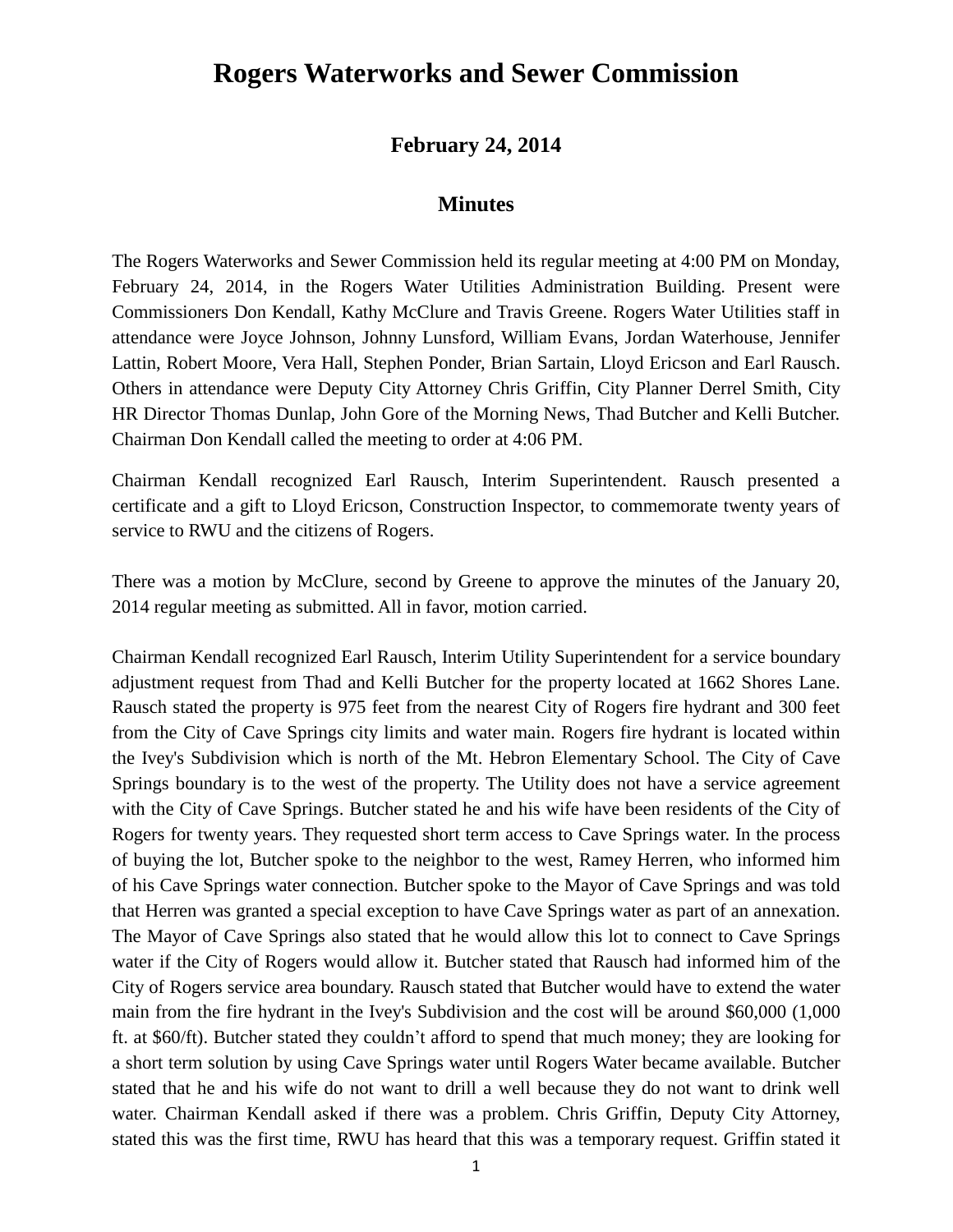was his understanding that Butcher just wanted out of our service area to connect to Cave Springs water. Griffin stated that we were not brought into the loop regarding water for Herren but that is another matter; the Butcher property is the matter at hand. The Commission can release the property from the Rogers service area but there is no mechanism for a temporary service area boundary release. The question is, "do we not want to set a precedent that allows property owners along our service boundary to go in and out of our service area as they choose?" Butcher stated he has no desire for the Commission to make a special exception for him. He is willing to enter any type of agreement. Griffin stated the Commission can release Butcher out of the Rogers service area. Chairman Kendall asked if this property could not be released with an agreement in writing and enforceable to change the boundary back. Griffin stated that the present Commission cannot incumbent a future Commission. Chairman Kendall asked can a future Commission force the property owner to connect to Rogers Water. Griffin stated that he does not know the answer to that question. Griffin stated that an agreement would not work; it would take a legislative action by the Commission. Rausch asked Chairman Kendall if he wanted RWU staff to research this since we are anticipating future development of a subdivision along Shores Lane. Chairman Kendall stated he did not have a problem with entering into an agreement but is concerned that the agreement may not be enforceable. Greene asked Griffin if the City Attorneys Office would draw up the agreement. Griffin stated it takes a legislative action. McClure asked Butcher if he knew the water situation before he made his offer to purchase the property. Butcher answered yes and he is going to buy the property regardless. Rausch stated that we could extend the water line and take Butcher's \$10,000. Chairman Kendall asked what that would cost the Utility. Rausch stated it would cost the Utility \$50,000. Chairman Kendall asked if RWU could charge the developer for the water extension. Rausch stated we do not have a cost sharing developer policy. There was a motion by Chairman Kendall, second by Greene to release 1662 Shores Lane from the Rogers service area with the stipulation the property must connect to Rogers Water when it becomes available. The results of the vote were: All in favor, Kendall and Greene voted for and McClure against. Griffin stated that the Commission does not have a quorum for the vote\*. The motion fails. Griffin states Butcher can resubmit for the next Regular Commission Meeting.

Chairman Kendall recognized Joyce Johnson, Utilities Controller. Johnson presented the financial reports for January 2014. Johnson stated in December we estimated many meter reads due to the weather. During the month of January we read all the meters. We can conclude the January year to date financial statements reflect any possible adjustments from estimating in December. The bad news is that we had to estimate the meter reads again in February due to inclement weather. The water department had a loss of \$50,000 in January 2014 which is considerably less than the loss of a year ago. But, if you combine December and January, the difference in the amount of losses between 2013 and 2014 is minimal. We are running ahead of budget and it is likely the water department will break even by the end of the fiscal year. The sewer department is stronger and will probably be ahead of budget at the end of the fiscal year. However, Johnson does not think we will have the \$2.7 million of profit that we had in 2013 in the sewer department. Johnson asked if there were any questions. McClure said, to clarify, we are estimating meters in February? Johnson stated, yes we have estimated about 1/3 of our water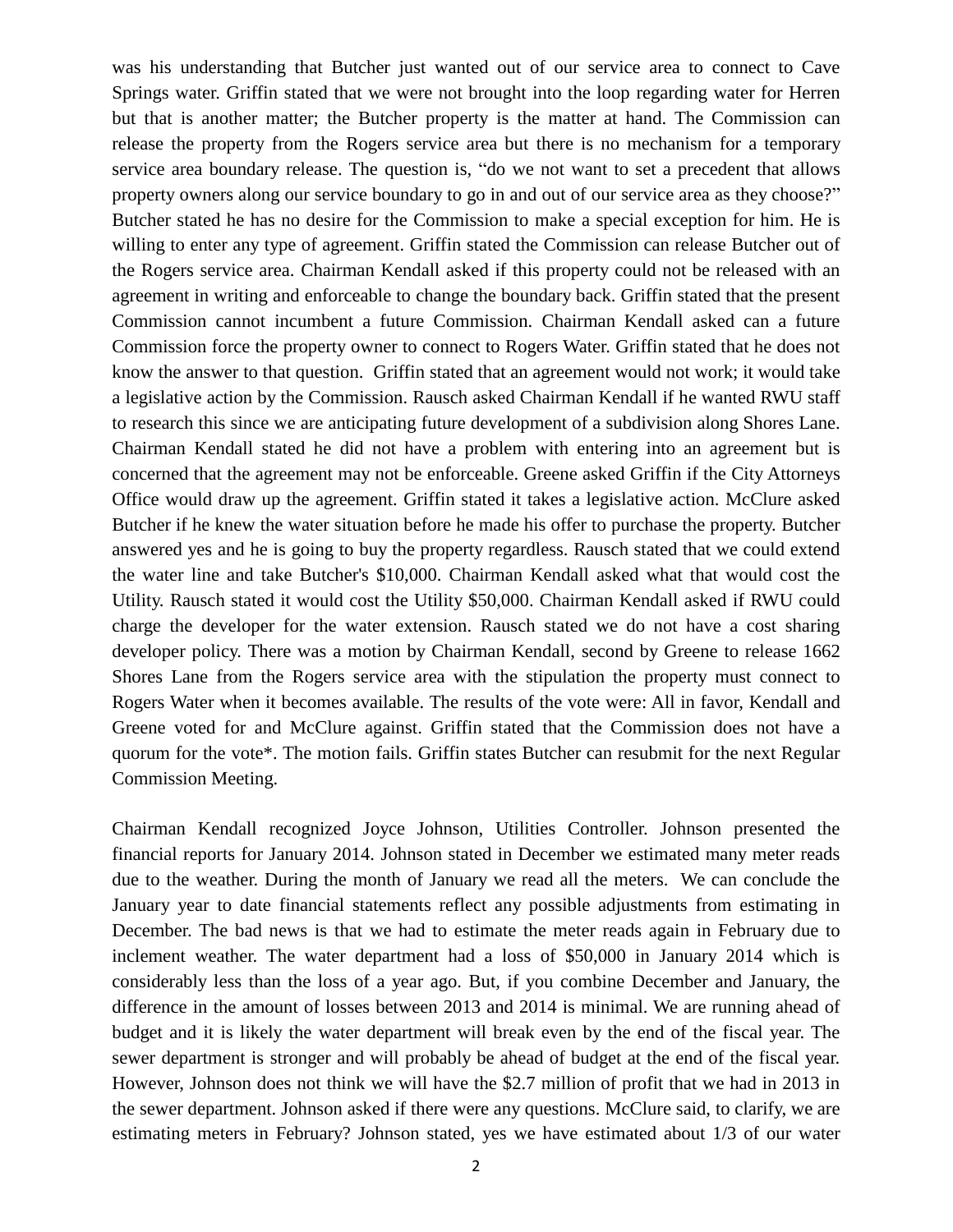meters in the month of February. We will have to wait until these water meters are read again to be confident there are no adjustments due to estimating that affect the financial statements. Greene asked about the increase in the utilities bills at pollution control. Moore stated we are using more fuel due to the cold weather. There were no other questions.

Chairman Kendall recognized Earl Rausch, Interim Utility Superintendent for the Staff report. Rausch presented the January departments reports. In engineering, RJN will present the final report of the collection system monitoring next week. This report will be a tool to identify sewer repair locations needed for the rehabilitation program. The generator for the administration office is progressing and the electrical engineer, Charlie Raef, is preparing a proposal for advertising. Chris Griffin, Deputy City Attorney, will also be reviewing the contract. The Monte Ne city street widening project is waiting on some remaining right-of-way issues to be cleared and DECCO will start the water and sewer relocation project in mid-March. The Dixieland Road intersection project has been advertised and the small amount of water relocation is in the city street project. Price Lane water and sewer relocation is about 70% complete. The 2013 water and sewer replacement project is complete with the exception of the street paving due to the cold weather. Chairman Kendall asked the location of these streets. Rausch stated Easy Street and Roselawn Drive near  $2<sup>nd</sup>$  Street and Cherry and Cypress Street between  $12<sup>th</sup>$  and  $13<sup>th</sup>$  Street. The project reviews have increased in commercial and residential. Greene asked about the size of the Mt. Carmel Community Project. Rausch stated the project is on West Laurel Avenue and is planned as two twenty acre phases. The pollution control DMR numbers look good and there were no sample results for Osage Creek. The Pretreatment report includes a surcharge on Ozark Mountain Poultry. Chairman Kendall asked what the violation was for. Rausch stated they were over their Biochemical Oxygen Demand (BOD) limit. The water department had a 15% unaccounted for water in January and 888 troubles largely due to frozen water service lines. The sewer department's camera and flushing footage was down due to the cold weather and snow on the ground; some of the sewer department's employees were helping with the troubles. Rausch asked if there were any questions. There were none.

Chairman Kendall recognized Earl Rausch, Interim Utility Superintendent. Rausch presented the update on the Arkansas Water Quality Standards (Regulation 2) amended that is in the state legislative committee. Rausch stated the bill did get out of the Rule and Regulation Committee and is now being presented to the PC&E Commission on Friday, February 28, 2014. Rausch stated he did not know when it will be voted on by the full house. Rausch asked if there were any questions. There were none.

Chairman Kendall recognized Robert Moore, Plant Manager for the Rogers Pollution Control Facility (RPCF) report. Moore stated the sampling and testing is complete and the test results were submitted to ADEQ on the first of January. Approval of the sludge could take up to 120 days but ADEQ approved the sludge on February 10 2014. RWU's sludge is certified as Class A sludge and now, we are looking for a home for the sludge. Greene asked if we are still trucking the sludge. Moore stated we are trucking it to Kansas but we are looking for a fertilizer company to buy it. Last month, we paid approximately \$7,000 to it haul to Kansas. Chairman Kendall asked where we were in the selection process for fertilizer companies. Moore stated there are two